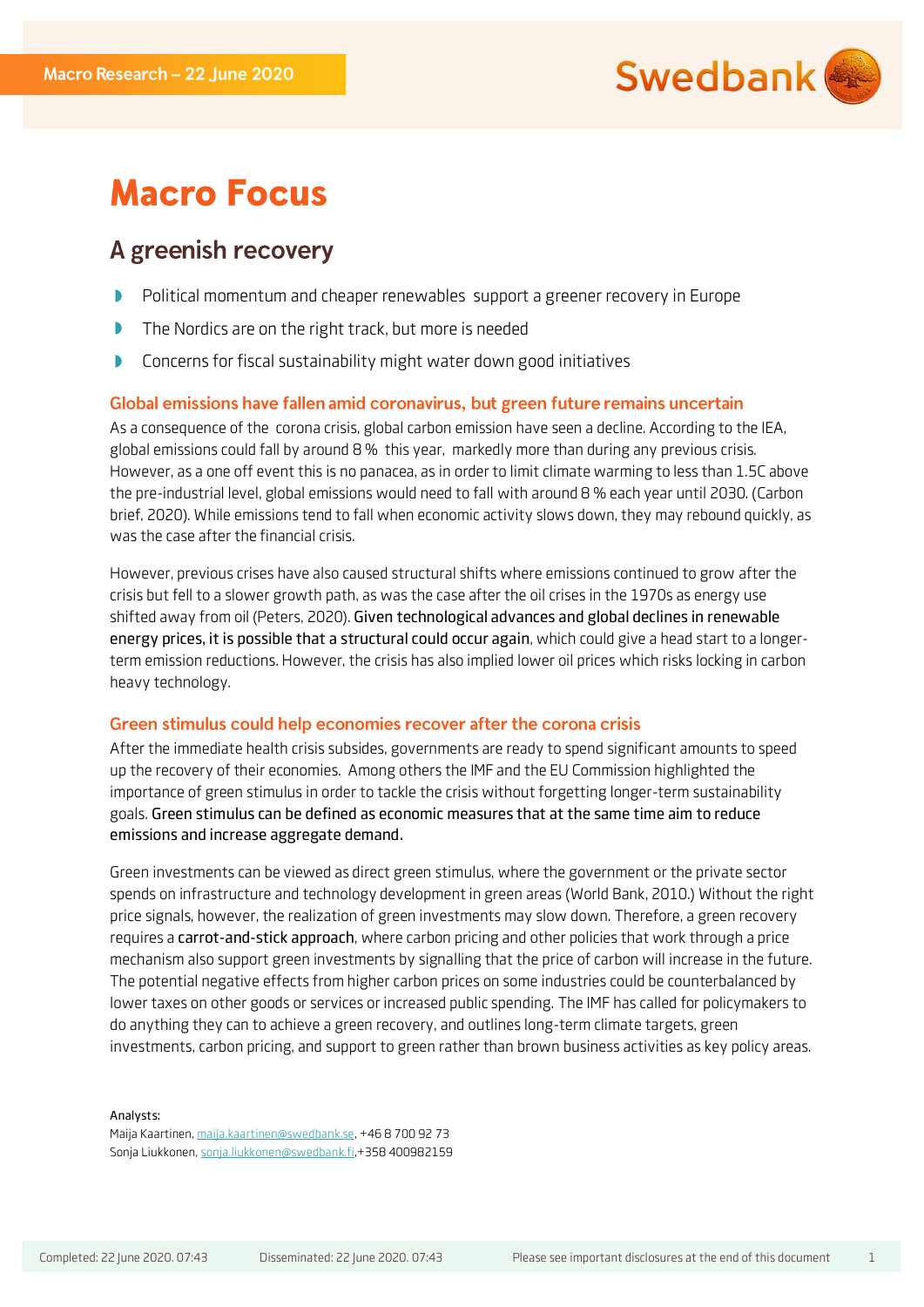

## **Global CO2 emissions and crises**

Metric tons. Dashed lines show extrapolated trend in the 5 years before crisis

## Green investments are already being planned across the Nordics

The green transition requires large investments, which can also be used to support aggregate demand. However, there is often a trade-off between the short-term and long-term impacts of different measures. The investments that bring large short-term benefits in terms of increased aggregate demand and employment often have modest longer-term effects on emission reductions and economic growth, and vice versa. Infrastructure investment may be more important for growth in the long term, while short-term activity is often supported better by for example faster renovation projects. In addition to their direct stimulus potential, however, ambitious climate targets and public green investment projects can support recovery by strengthening businesses' confidence in future demand.

The environmental and growth benefits of green investments partly depend on whether they can create sufficient economies of scale and learning-by-doing effects to bring the down the costs of green technologies, goods and services (World Bank, 2010). In a global scale any investments made by small countries such as the Nordics have relatively little direct impact on emissions. They may, however, have more important indirect effects by supporting global demand for green technology and by spurring technological development. The cost efficiency of green investments in the power and industrial sector in reducing emissions could also be weakened by effects through the EU emission trading system (EU ETS) in the long term.This depends crucially on the development of the EU ETS and future reforms to the system.

Nordic governments have already proposed green investments as part of their recovery packages. In Finland the government has suggested that all stimulus investments are to be evaluated with sustainability criteria. In their latest additional budget, the Finnish government announced multiple investments to ecological reconstruction. For example, 45 million EUR is proposed for grants to phase out oil heating in buildings, and 53 million EUR for projects involving green areas. Many investments were also announced in infrastructure. Spending will be increased to promote sustainable transport projects and affordable housing production. The government is committed to spent 755 million EUR on the transport sector, from which 600 million EUR are tram and track investments. On top of these measures, the previously agreed national climate fund will be capitalised by 300 milion EUR. Large green investments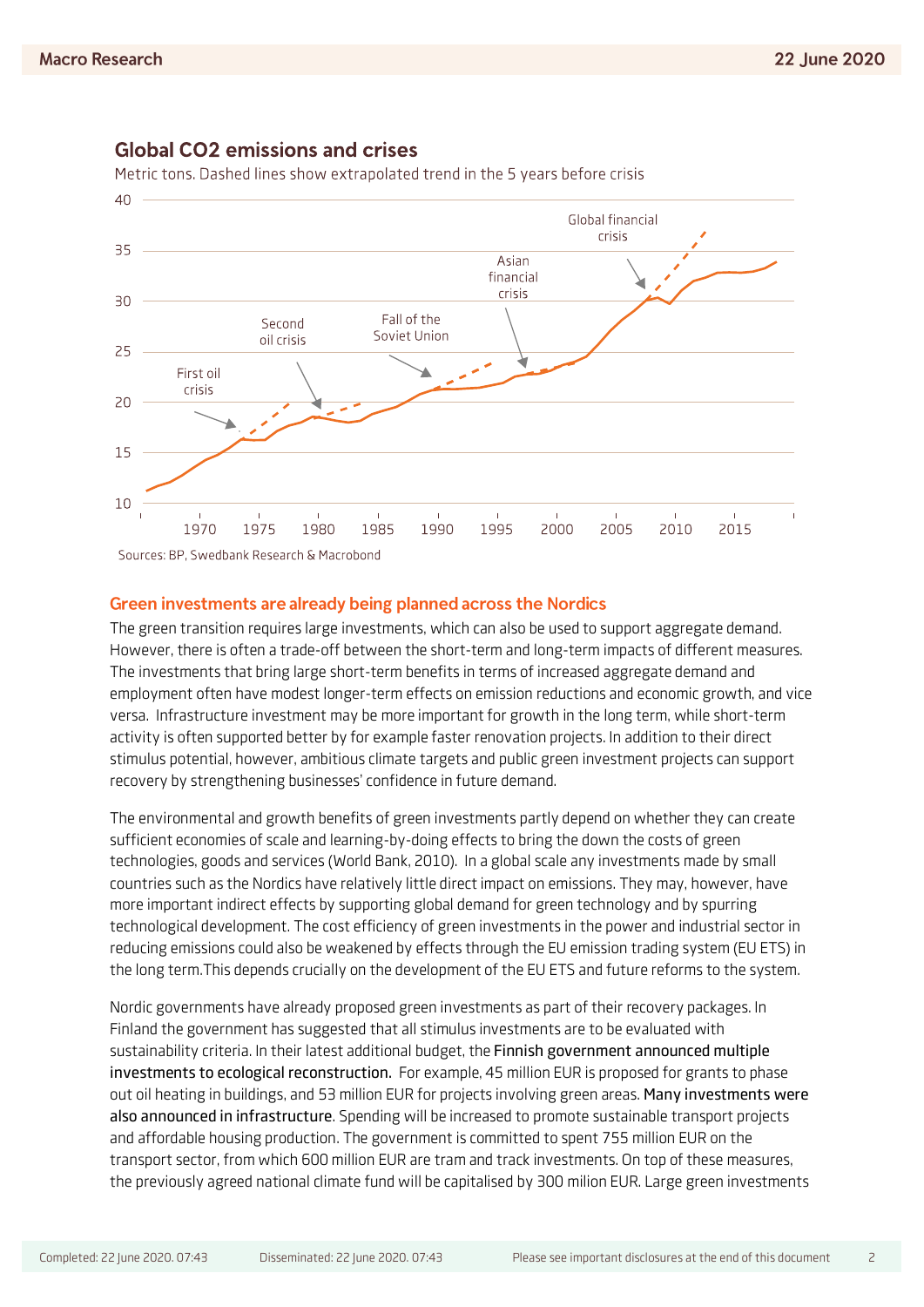can also be expected in the fall and in the coming years. The sectoral low-carbon roadmaps1 published in the beginning of June reveal that the energy system alone requires investments in the magnitude of 20 bn EUR in clean energy production in the period of 2020-2050.

The Norwegian government has proposed to spend 3.6 bn NOK on a green restructuring package, from which most will be used to support businesses in adopting climate friendly technologies, and on research and development on green technology. As part of its more long -term climate policy plan, the Danish government also announced investments in more wind power, emission reduction initiatives in the industry and heat production, energy efficiency and waste management. The measures are estimated to cost an annual 1.6 bn DKK each year until 2030.

In Sweden the discussion on the more long- term recovery plans is just getting underway. So far, the Swedish government has announced 200 million SEK in further subsidies for solar panels as well as over 700 million SEK in the maintenance of railways. The government is also planning green credit guarantees to encourage green investments in companies and has announced the issuance of its first green bond in August to fund environmental policy related spending. A so called "climate collegium" has been formed within the government to support the government's work towards its climate goals in all the relevant policy areas and to work with reforms to support a green economic recovery. More green investments can be expected to be announced later this year, as part of the budget proposal for 2021. Given the government's earlier plans outlined in its climate policy framework (Prop. 2019/20:65), what could be realised in the near future is more spending in for example electricity grids, railways, electric vehicle charging stations, and energy efficiency in buildings. More support will likely also be allocated for green technology in the industrial sector.

In general, there are big investment needs in the Nordics in among others renewable energy, green transport, electricity grids and storage, and low-carbon industrial processes. While Sweden's and Norway's electricity system is already largely based on zero carbon energy, more will likely be needed in the future due to electrification. Carbon capture and storage will likely also become important, even if this area is still at development stage. Well targeted public spending in green investments could speed up the development and introduction of new technologies, lay the foundation for future emission reductions, and support competitiveness in the Nordic countries.

### ... but worries about public finances may hinder stimulus

Despite, the momentum that the coronavirus creates to accelerating green investments, there is also a risk that the pandemic will postpone some of them due the worries about public finances. Currently, governments are spending large sums to get through the immediate crisis with as small losses to companies and job markets as possible. In the recovery phase continued high unemployment and needs in other areas such as social security and active employment policy will require big spending. This might make it more difficult for the governments to find funds for low-carbon investments after the crisis, as the public debt-to-GDP ratio is forecast to grow by 20 percentage points or more in many countries.

In the Nordics the debt-to-GDP ratio is low for European standards. Even in Finland where debt level is almost twice as a high as in the other Nordic countries, the level of public debt is lower than the EUaverage. This means that Nordic countries have a relatively good capacity for green stimulus, but caution over fiscal sustainability still risks watering down more costly investment projects. However, many European countries most affected by the crisis, have had much higher debt levels, and face much bigger constraints. For example, in Italy the debt-to-GDP ratio is expected to rise to 158 % this year. This has made a difficult starting point for the negotiations about a European Union level recovery fund, but the

**.** 

<sup>1</sup> The sectoral low-carbon roadmaps were drawn up in cooperation with companies and organisations in the relevant sectors. The government will use the roadmaps in the preparation of its climate and energy policy, with the purpose of ensuring that Finland will be carbon neural by 2035. (MEAE, 2020).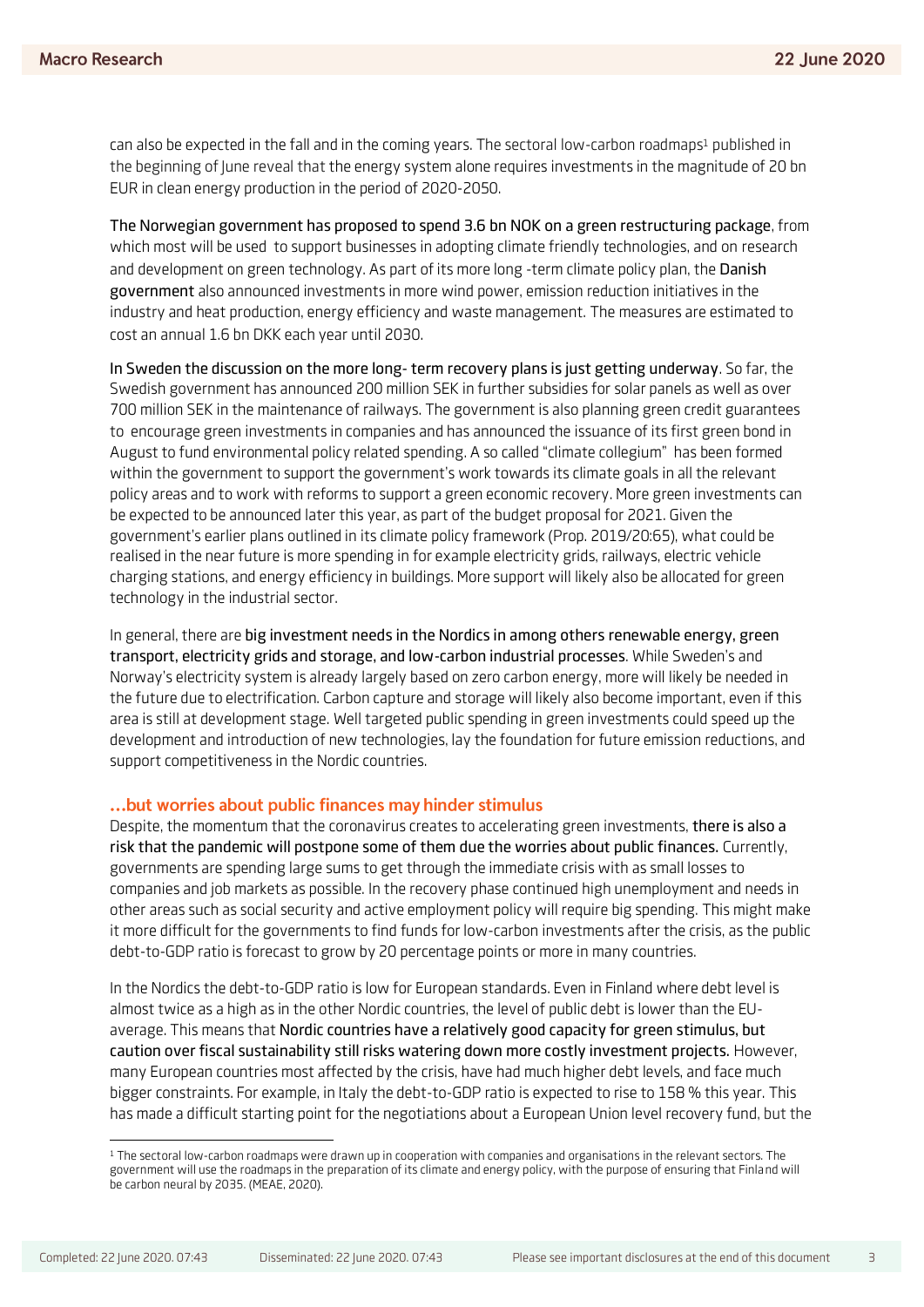threat that the crisis causes for the European economies and EU's political system has led to many countries accepting the idea.



#### General government gross debt, % of GDP

## A common recovery package could support the green recovery in the European level

A common recovery package could also speed up green recovery in the European level. The EU Commission has put forward a major recovery plan that includes billions of euros in investments to a greener future. According to the Commission, all programs in the proposed a Next Generation fund worth 750 bn EUR will be in line with the European Green Deal.

The largest instrument of the proposition is the Recovery and Resilience Facility of 560 bn EUR, which will focus on investments and structural reform, including green and digital transformation. To support the transition towards climate neutrality, the Commission is also proposing to strengthen the Just Transition Fund2 as well as increase the support targeted to rural areas and farmers. Additionally, companies that have suffered from the pandemic can be supported if they meet certain green conditions.

There is still a long way to the package to become a reality as it must be accepted unanimously. Therefore, the EU Commission must still convince the "frugal four" (i.e. Denmark, Sweden, Netherlands and Austria) that have criticized the package, because of the high share of grants instead of loans in the fund. So far, no decisions have been made regarding the common recovery fund. Nonetheless, the proposal shows that the Commission takes the transition to green economy seriously, even in the mists of the pandemic.

## The crisis adds challenges to green tax reforms, but they could be used to support public finances

While green investments are necessary to build the prerequisites for greener business, the right incentives in terms of taxes and subsidies are also necessary to make it happen. Carbon pricing and the removal of fossil fuel subsidies can both be used for this purpose. Without the right incentives, the recovery phase

**.** 

<sup>&</sup>lt;sup>2</sup> As part of the European Green Deal Investment Plan, the Commission has proposed the establishment of a Just Transition Mechanism including the Just Transition Fund, which primarily provides grants to to regions. The purpose the Just Transition Mechanism is to ensure that the transition towards a climate-neutral economy happens in a fair way.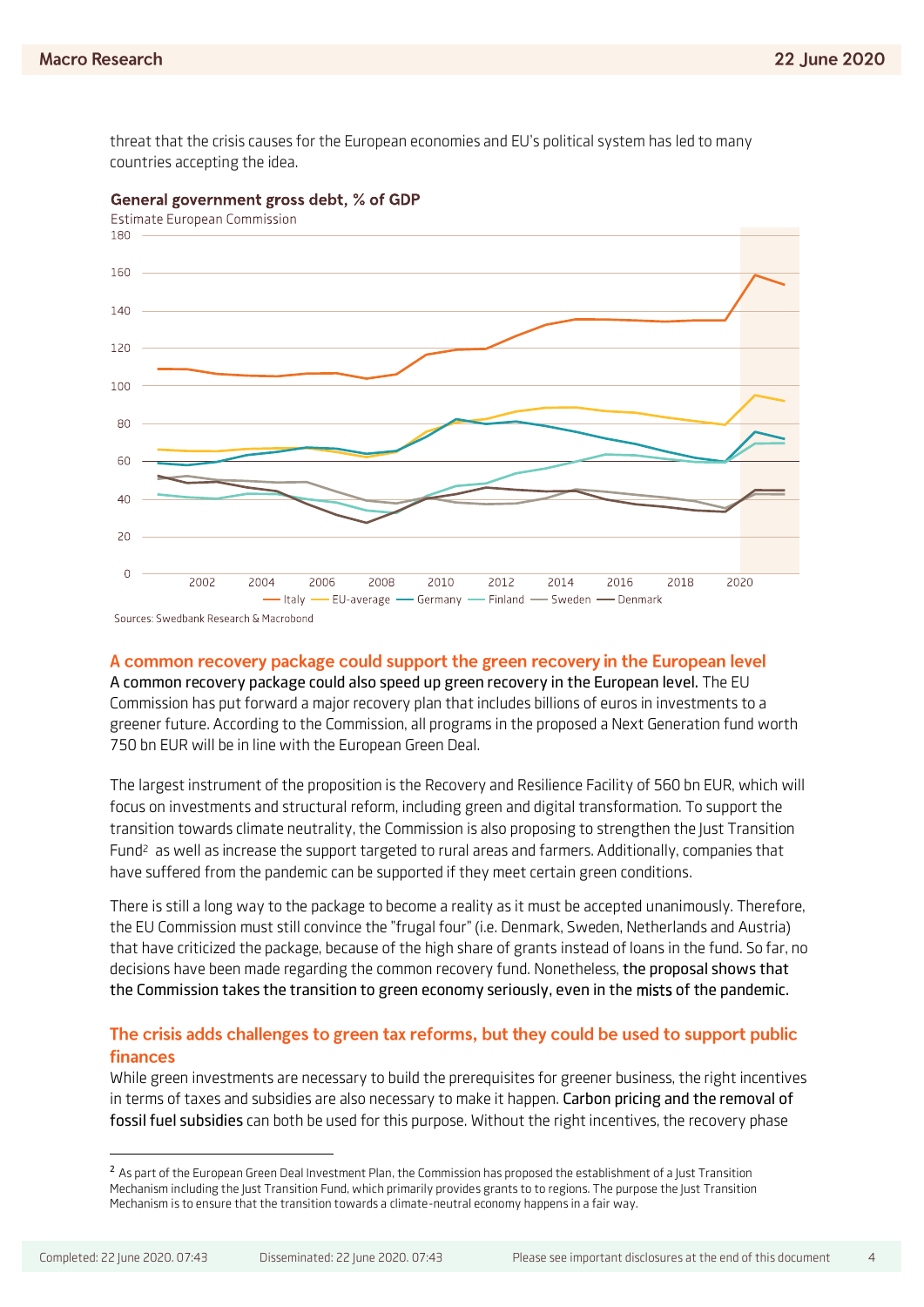risks causing a large increase in emissions given that a large part of the existing infrastructure and industrial processes are still based on fossil fuels: even if green investments and technology development make greener choices cheaper than before, they are unlikely to incentivise giving up existing production and systems fast enough.

A so called green tax shift has been on the political agendas in the Nordic countries for a while before the crisis and is something that could be instrumentalised in the post-crisis recovery. The classical definition of a green tax shift is to increase environmental taxes and to use this to reduce taxes on activities that enefit the society, such as labour. More generally, the concept can also incorporate reduced fossil fuel subsidies and the use of green tax revenue to increase public spending (Henriksson, 2020). Lower taxes on labour or businesses or higher public spending could be used to stimulate the economy, and financing this via environmental taxes and removed fossil fuel subsidies could help to reduce the pressure on public finances.

However, increased taxation of fossil heavy activities has its own challenges, not least following an economic crisis. The Danish Economic Councils (2020) therefore proposed a scheme with a green tax shift, but with a delay in the cost side: measures that support demand, such as a reduction in the electricity fees, could be implemented immediately, while a CO2 tax increase to finance this could be implemented only after the crisis has passed. This would allow for more stimulus together with long-term incentives for emission reductions.

In its latest climate policy plan the Danish government did not include any mentions of carbon pricing, however, commenting that they don't want to burden consumers or companies with additional costs (Børsen, 20.5.2020). This illustrates the additional political difficulties caused by the crisis with any policies that would make carbon heavy activitie more expensive. Instead, Denmark's strategy focuses on investments and subsidies. In other countries too, investment spending and subsidy-based industrial policy will likely be easier to implement than measures that increase costs for businesses and consumers.

In Sweden, the government has committed to a green tax shift in the agreement formed between the current government and its support parties after the 2018 election. In 2019 the government announced that large scale tax reductions would be implemented in 2021 as part of this reform, and that details would be decided in 2020. However, the discussion has so far not been restarted after the crisis hit. In Finland as well, the current government program includes a tax reform for sustainable development. The government was supposed to decide on the policies related to energy taxation already in the budget session in April, but the corona pandemic postponed the decisions to the fall session. It is also likely that harmful tax subsidies, for example to peat, will be addressed then. The Exit and Reconstruction Working Group (2020), set by the government, has already commented that when considering tax increases or cuts in the public as a means of rebalancing the economy, it is worth remembering that removal or reallocation of harmful tax subsidies would provide additional funding to the state budget, while reducing emissions as well.

#### Reforms to the EU ETS may stall but this time around the price will not collapse

The largest carbon pricing scheme in Europe is the European Emissions Trading System (the EU ETS), where firms in the power sector and heavy industry must buy allowances for their carbon emissions, which are freely traded.3The financial crisis led to a large decline in the price of emission allowances as the demand for emission allowances collapsed. The price has since risen after reforms to the system in 2018. The risk was again that the coronavirus crisis could lead to a long period with a low price of carbon.

The system is now different, however, given the so called market stability reserve which is designed to guard the system from price declines in a crisis. The price of emission allowances fell at the wake of the crisis but stabilised at the end of March and has then recovered considerably, which suggests that the

<sup>1</sup> <sup>3</sup> See our previous macro focus "[Green protectionism: Threat or opportunity](https://research.swedbank.se/default.aspx?cdguid=D3158178-5D9B-4AD1-BA4A-D644444717FD)?" for more details on the EU ETS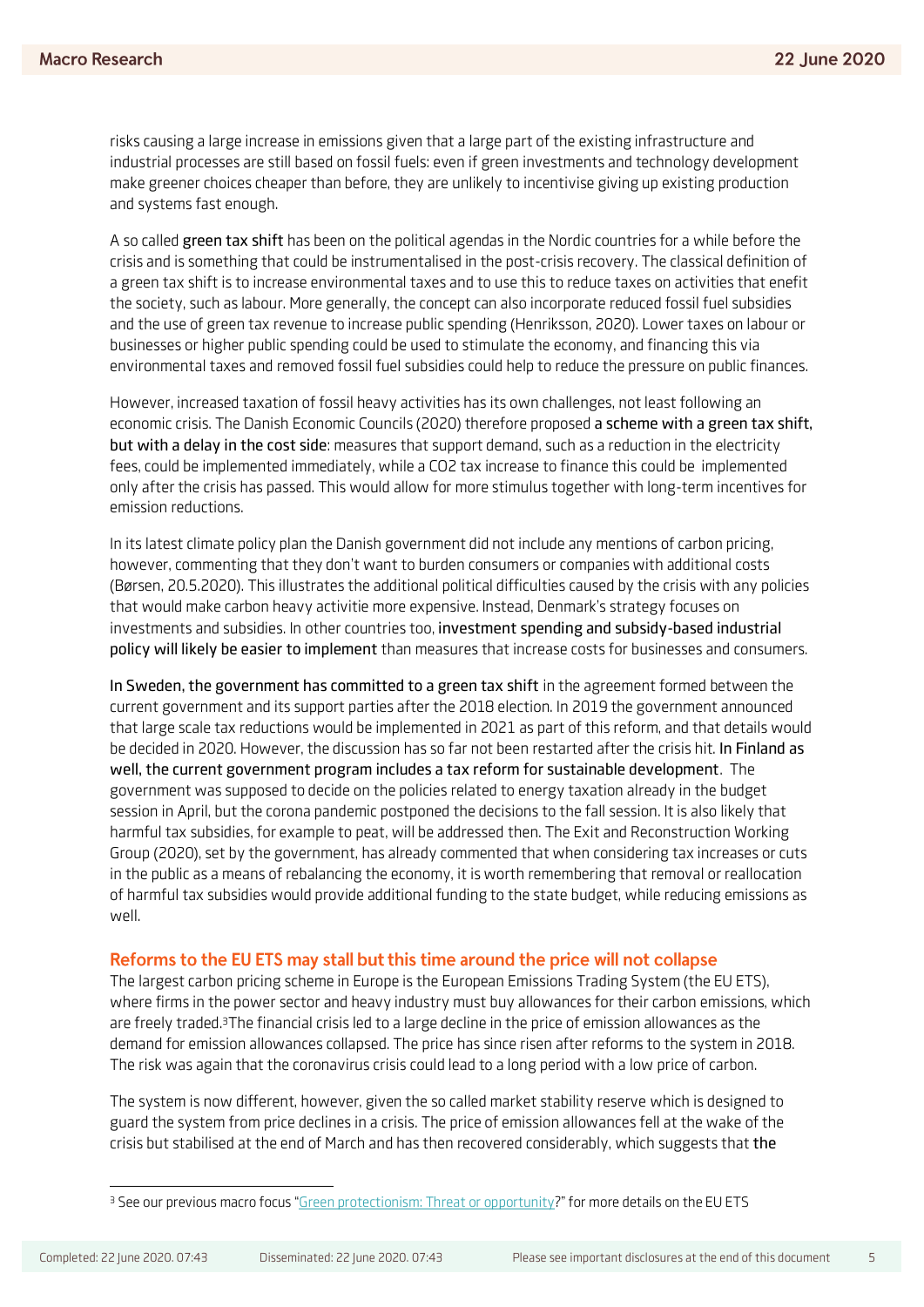reserve has helped to prevent a collapse in the allowance price, although the future outlook still remains uncertain.



**EU ETS emissions allowance price** 

The EU ETS will be reviewed in 2021 and the proponents of strong carbon pricing such as the Finnish and Swedish government are likely to advocate continued policy for a relatively high emission allowance price. Countries that have a large fossil industry, however, could oppose this even harder at the backdrop of the economic crisis. The future price of carbon in Europe hence remains uncertain, and the planned reforms such as carbon tariffs and the coverage of more sectors will likely be harder to implement. However, removing already imeplemented reforms to the system would also be challenging to motivate and a collapse in the allowance price therefore does not seem likely either.

The effects of a more stringent EU ETS on government revenues are not as straightforward to predict as with taxes, but they can also be used to support the economy. In the latest years, most of the revenue has been spent on climate and energy purposes and the EU commission is planning to use EU ETS revenue to fund green investments.

### Nordic green industries stand to gain

After the financial crisis global spending on green energy increased considerably. While this helped to spur the development of key low-carbon technologies, the recovery was nevertheless overall carbon intensive. In 2010 the emissions increased sharply, driven mainly by the developing Asia (Fatih, 2020). However, renewable energy is now globally more cost-competitive, and given the political momentum for environmental action, the stimulus implemented to support the recovery from the corona crisis will likely be characterized by much more climate ambition than the measures implemented after the financial crisis, at least in Europe. Green investments will likely play an important part in this, although concern over government finances risks watering down these initiatives.

Carbon pricing and the removal of fossil fuel subsidies has become an even more politically challenging area due to the crisis, and initiatives to increase and broaden carbon pricing could therefore be delayed considerably. However, the price of the emission allowances will not see a complete collapse and the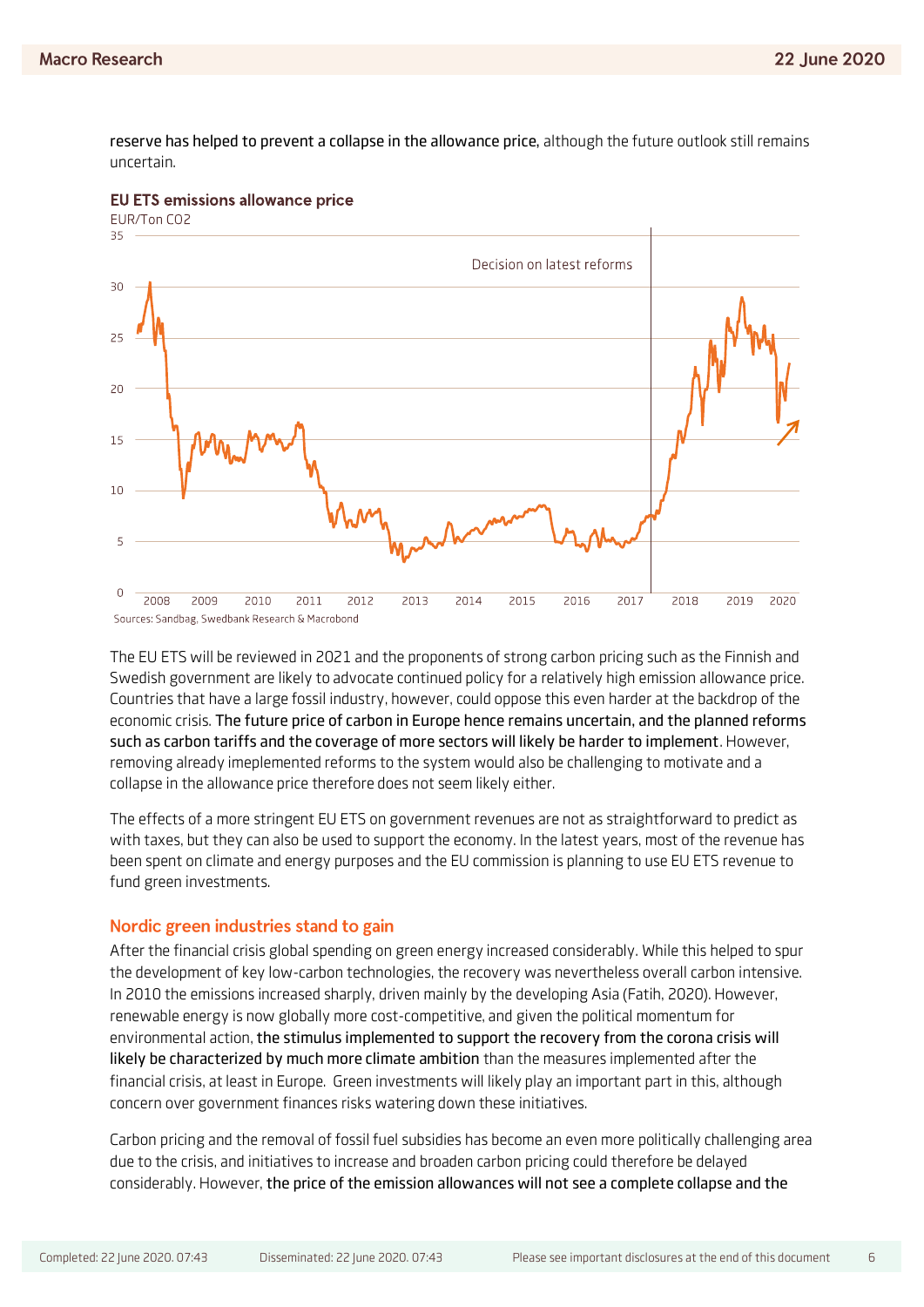system will continue to incentivise emission reductions. Meanwhile, higher environmental taxes and the removal of fossil fuel subsidies can be implemented together with reduced costs or increased stimulus in other areas, which could make them politically more viable.

Industrial policy, such as government funding for R&D and green industrial development will likely play a larger role in climate policy over the coming years. Finnish subsidies in battery development announced as part of the stimulus packages and the recent German and French support to electric vehicles, serve as examples. Such initiatives will inevitably result in both hit and miss and may neither reduce emissions at the lowest possible cost nor be a major driver for the economic recovery in the short term. However, they hold potential to speed up the development of green technology and increase the competitivity of the European industry in the long-term.

The implications of the coming recovery phase will vary: while certain sectors will receive considerable support in the form of investment projects and subsidies, old fossil heavy sectors will likely miss out on such opportunities. While the price of carbon may take some time to recover, it will remain considerably higher than after the financial crisis, which will continue to pressure emissions from fossil fuel combustion in the power sector and some manufacturing sectors. However, the crisis also means that free allocation of emission allowances is unlikely to be phased out quickly. While the aggregate effects of the crisis on different sectors will depend on the global technology pathway of the recovery, Nordic governments should use this opportunity to push for structural change.

## **Sources:**

Birol, Fatif, 2020: "What the 2008 financial crisis can teach us about designing stimulus packages today." IEA, 2020.

Carbon Brief, 2020: "Analysis: Coronavirus set to cause largest ever annual fall in CO2 emissions." Carbon Brief, 2020.

Dalsgaard, Carl-Johan, Nabanita Datta Gupta, Lars Gårn Hansen, and Jakob Roland Munch, 2020: "Coronascenarier: Coronanomics." Danish Economic Councils.

Exit and Reconstruction Working Group, 2020: " The aftermath of the corona crisis and the reconstruction of Finland." Reconstruction Working Group Report, Phase 2". Finnish Government publications, 2020.

European Commission, 2020: "Questions and answers on the MFF and Next Generation EU." [https://ec.europa.eu/commission/presscorner/detail/en/qanda 20\\_935](https://ec.europa.eu/commission/presscorner/detail/en/qanda%2020_935)

European Commission, 2020: "Key insturments supporting the Recovery Plan for Europe." [https://ec.europa.eu/info/sites/info/files/factsheet\\_2\\_en.pdf](https://ec.europa.eu/info/sites/info/files/factsheet_2_en.pdf)

IEA, 2020: "The impacts of the covid-19 crisis on global energy demand and CO2 emissions." Global Energy Review, 2020.

Henriksson, Ruben (Ed.), 2020: "Växla upp! 12 inspirerande bidrag för en bättre grön skatteväxling." Fores, 2020.

Marcu, Andrei, Emilie Alberola, Jean-Yves Caneill, Matteo Mazzoni, Stefan Schleicher, Charlotte Vailles, Wijnand Stoefs, Domien Vangenechten, and Federico Cecchetti, 2019. "2019 State of the EU ETS Report."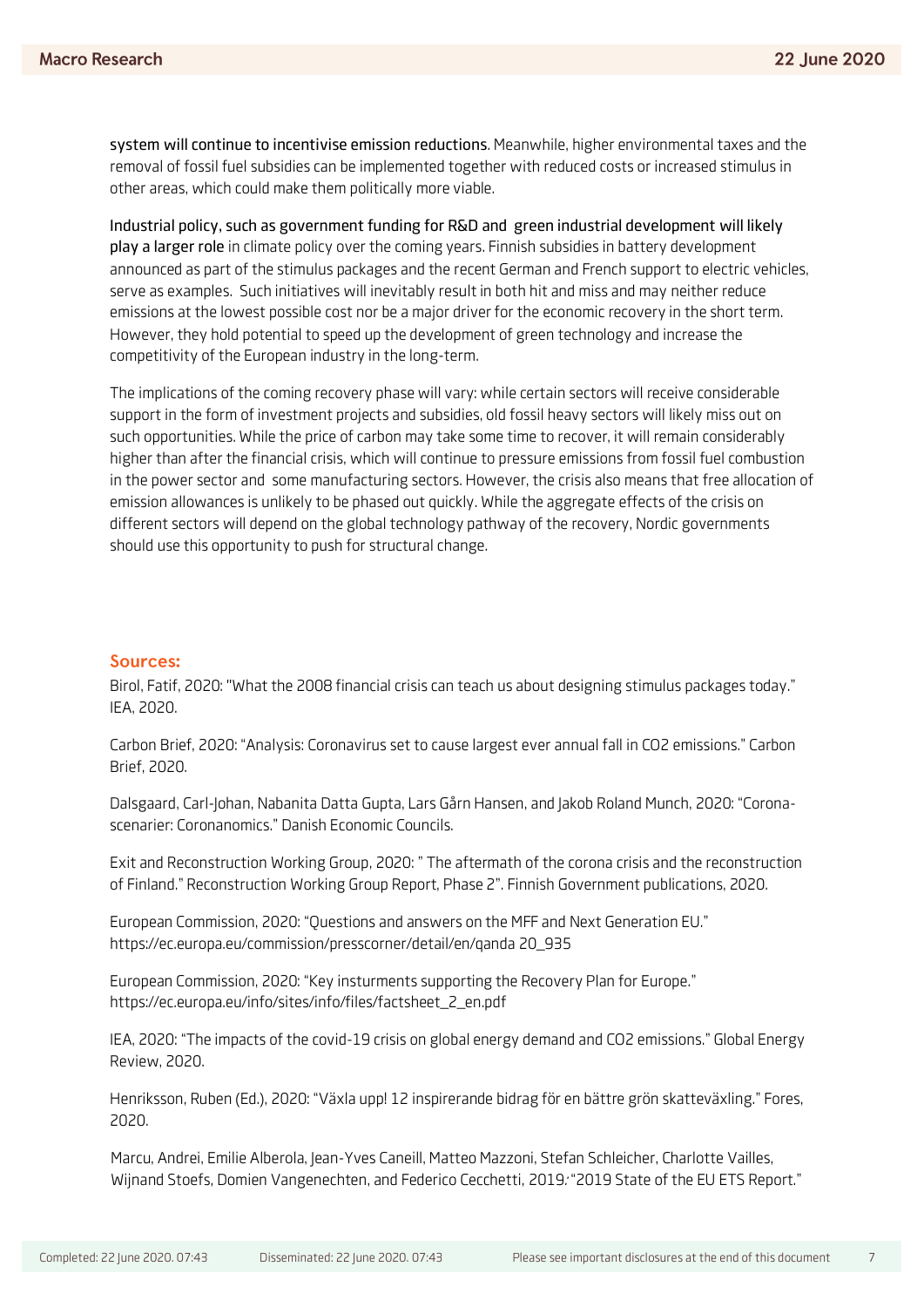European Roundtable on Climate Change and Sustainable Transition (ERCST), Wegener Center, ICIS, I4CE and Ecoact, 2019.

Ministry of Economic Affairs and Employment of Finland, 2020: "Low-carbon road-maps." [https://tem.fi/en/low-carbon-roadmaps-2035.](https://tem.fi/en/low-carbon-roadmaps-2035)

Peters, Glenn, 2020: "How changes brought on by coronavirus could help tackle climate change." The Conversation, 16.03.2020.

Vestergaard, Sine Furbo, and Morten Munkholm, 2020: " Her er regeringens klimaudspil: Vil opføre 2 energi-øer og aftale sig til CO2-reduktion med erhvervslivet." Børsen, 20.5.2020.

World Bank, 2010: "Green stimulus, economic recovery, and longer-term sustainable development." The World Bank Development and Research Group: Environment and Energy Team, Policy Research Working Paper No. 5163.

Quemin, Simon, and Raphaël Trotignon, 2019: "Intertemporal emissions trading and market design: an application to the EU ETS." Centre for Climate Change Economics and Policy Working Paper No. 348, Grantham Research Institute on Climate Change and the Environment Working Paper No. 316.